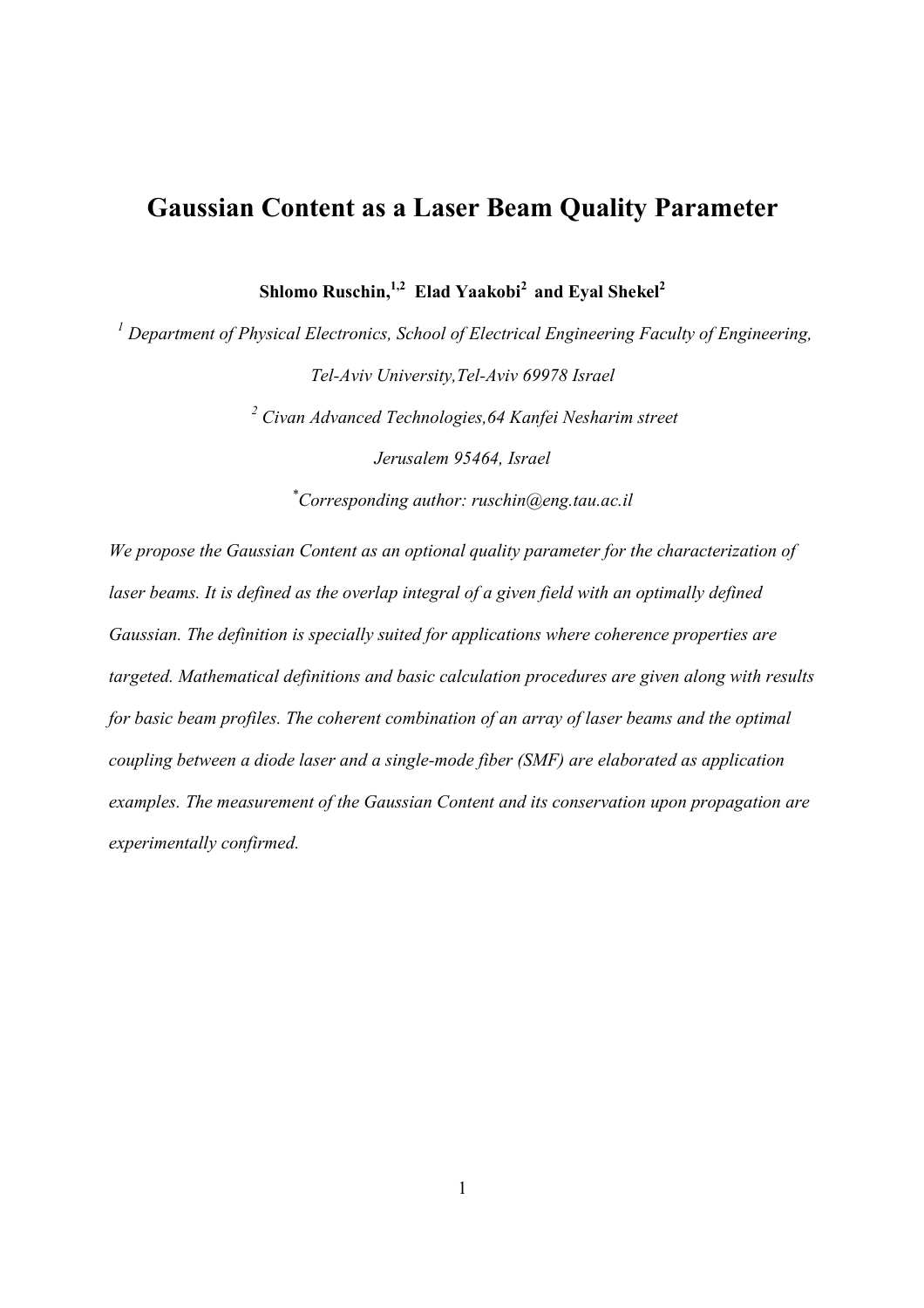# 1. Introduction

The issue of characterizing the beam quality of a coherent beam has been a matter of study and discussion for more than two decades [ 1, 2]. Although several ways to characterize and evaluate the quality of coherent beams have been proposed, there is a widespread consensus that there is no single accepted beam quality parameter suitable for all applications and scenarios, and therefore, specific quality factors are often chosen by practical considerations and even "target oriented". Examples of established parameters [1] are the  $M<sup>2</sup>$  factor (or BPP-Beam Propagation Product related to it), the PIB ("Power in the bucket") and Strehl ratio parameters. The first one gives a good measure on the localization of the power while propagating, and has the advantages that it allows a simple description of the main power transport and facilitates basic design by means of the ABCD matrices formalism [3]. Presently the  $M<sup>2</sup>$  factor gained recognition as the best acknowledged quality parameter for laser beams and even acquired industrial standardization [4]. In some instances however the  $M<sup>2</sup>$  parameter happened to be inadequate for describing the suitability of a beam for important applications, the perhaps best known example being a flattened or "top-hat" beams. Such beams, although desirable in many applications where uniform coherent illumination is required, feature high  $M<sup>2</sup>$  values due to their steep power descent at the edges. An additional example is the combination of different coherent beams into one single source [5-7], a subject attracting much activity nowadays in order to enlarge source power retaining coherence properties. The unsuitability of the  $M<sup>2</sup>$  parameter in this context was pointed out recently by Zhou et Al. [7]. They proposed to rely on a different quality measure, based on PIB.

In this article an additional alternative definition of a beam quality factor is proposed. It defines in some sense the "best closeness" of a given beam to a standard Gaussian distribution,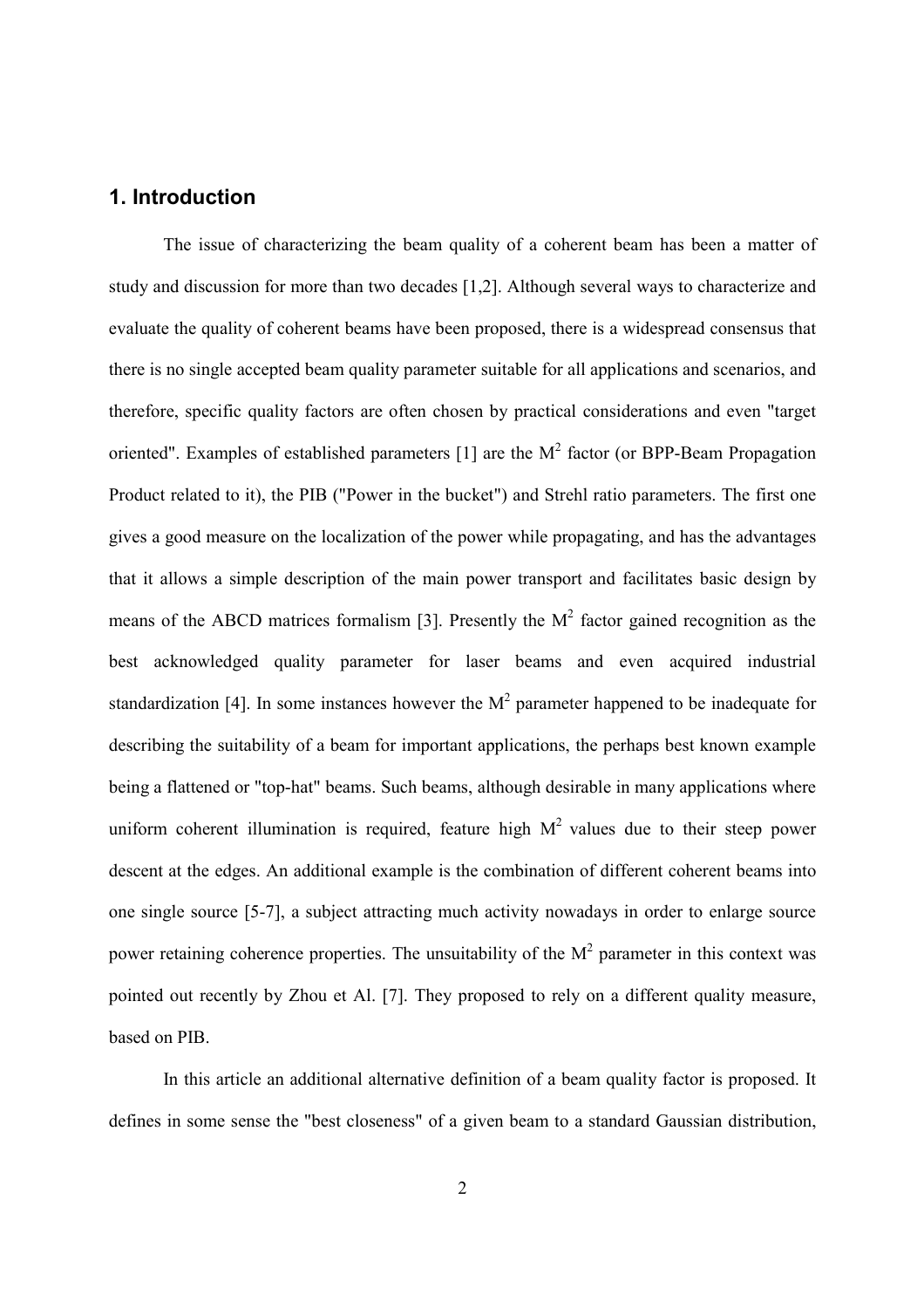and it is suited to applications where the coherence properties of light at the target of preference. Examples of such applications are the coherent combination of different laser sources and the optimal coupling from a laser to a single-mode optical fiber. In that sense, the new definition can be considered like other as target oriented, but in addition to it, the proposed parameter is a basic property of the entire beam and is preserved on propagation through homogeneous media and ideal lenses (first-order optical systems). As such it should be helpful in the description and design of optical systems by simple *ABCD* matrix formalism.

The continuation of this article is organized as follows: In the next section the *GC* parameter is defined and some mathematical properties and physical consequences following the definition are discussed. Section 3 contains several examples of simple profiles for which the *GC* is calculated and its value compared to the corresponding  $M^2$  value. Two more elaborated examples follow, namely an array of coherent sources considered as a single beam and the optimal coupling between a diode laser and an SMF. Experimental results are brought in Section 6 where we demonstrate the extraction of the *GC* from measured data and its conservation upon propagation.

## 2. Mathematical Formulation

The mathematical basis of the present definition originates from the expansion of an arbitrary normalized coherent field  $U(x)$  by a set of complete orthonormal functions, which for definiteness will be chosen as the Gauss-Hermite set  ${fGH}^w_{n,m}$ ?

$$
U(x, y) = \sum_{n,m} A_{n,m}^w GH_{n,m}^w(x, y) , A_{n,m}^w = [U(x, y) \cdot (GH_{n,m}^w(x, y))^*]
$$
 (1)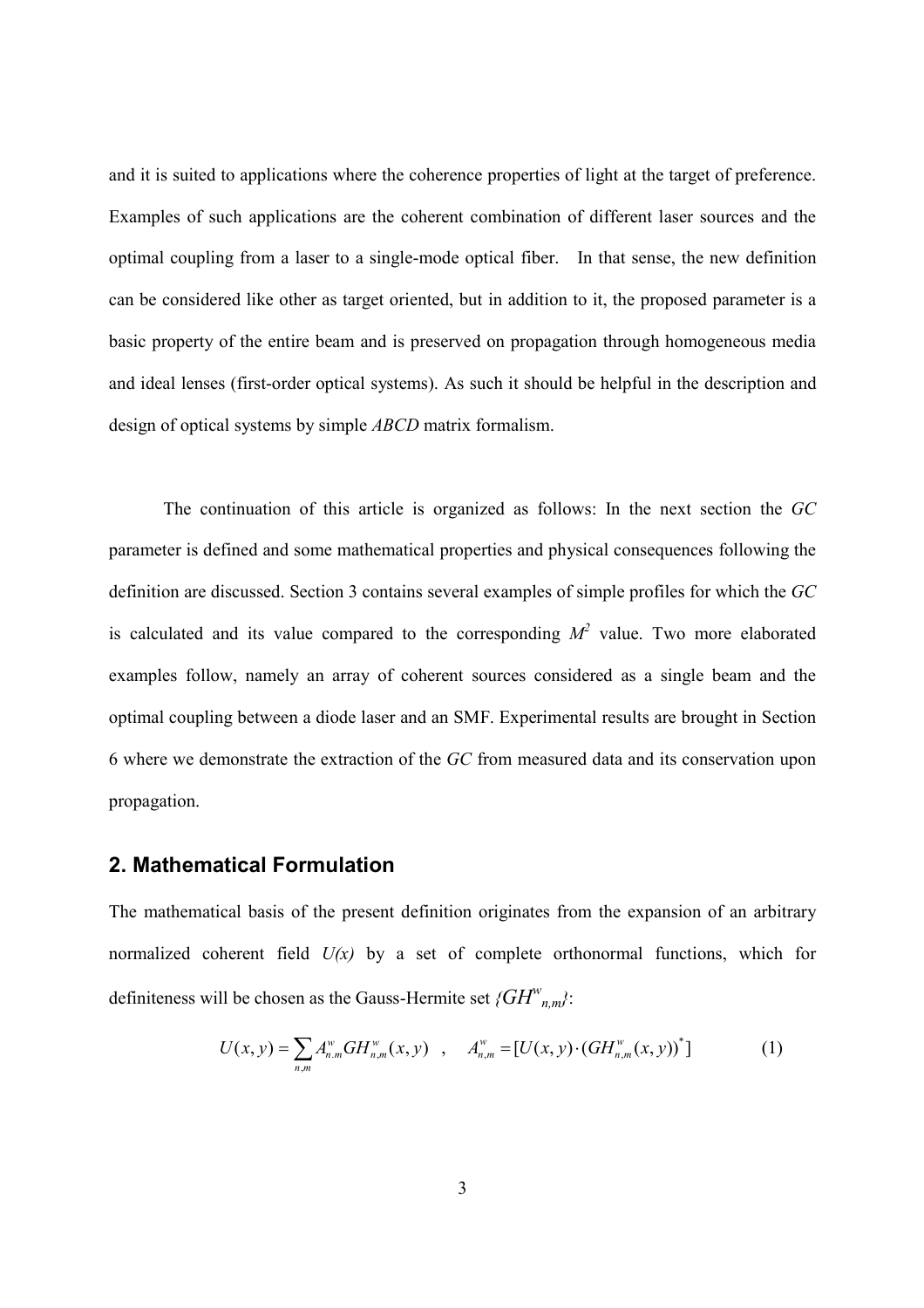where the dot appearing in the expansion constant definition means scalar product given by the corresponding overlap integral, and *w* is the Gaussian parameter that defines the set. One notices first that there are an infinite number of such expansions, as the parameter *w* can take any real positive value. We look now at the lowest-order expansion coefficient  $A_{0,0}^w$ : The absolute value squared of this factor is upper-bounded as a function of *w*, ( $|A_{0,0}^w|^2 \le 1$ ), and as such it must reach an absolute maximum within the range  $0 \leq w \leq \infty$ . We call that maximum value the *Gaussian Content* (GC) of the beam, and the Gaussian parameter value for which this maximum is acquired, we designate by *wopt* . We generalize the definition to allow for a spherical phase and define explicitly the *GC* factor as:

$$
GC \equiv Max_{w,R} \left[ \frac{2}{\pi} \right]^{1/4} \frac{1}{w^{1/2}} \int_{-\infty}^{\infty} \left[ U(x) \right]^* \exp \left( -i \frac{kx^2}{2} \left( \frac{1}{R} - i \frac{2}{kw^2} \right) \right) dx \right]^2 \tag{2}
$$

From this definition an optimal curvature radius  $(R_{opt})$  also follows. The definition above applies to 1D beams and its extension to 2D is obvious. The following properties are a direct consequence of the *GC* being one of the expansion coefficients of the beam as defined in Eq. (1):

- 1. The parameter GC is positive and bound ( $0 \leq$  GC  $\leq$  1) for all normalizable beams, and *GC=1* will occur only for a pure Spherical-Gaussian beam.
- 2. The value of GC will not change as the beam propagates through a first-order optical system, e.g. homogeneous space or elements that can be described by a real ABCD matrix.
- 3. The optimal Gaussian defined by (*wopt,Ropt)* will transform according to the ABCD Gaussian law and optimize the transformed beam in the sense described above at any plane in the propagation path, including the target plane.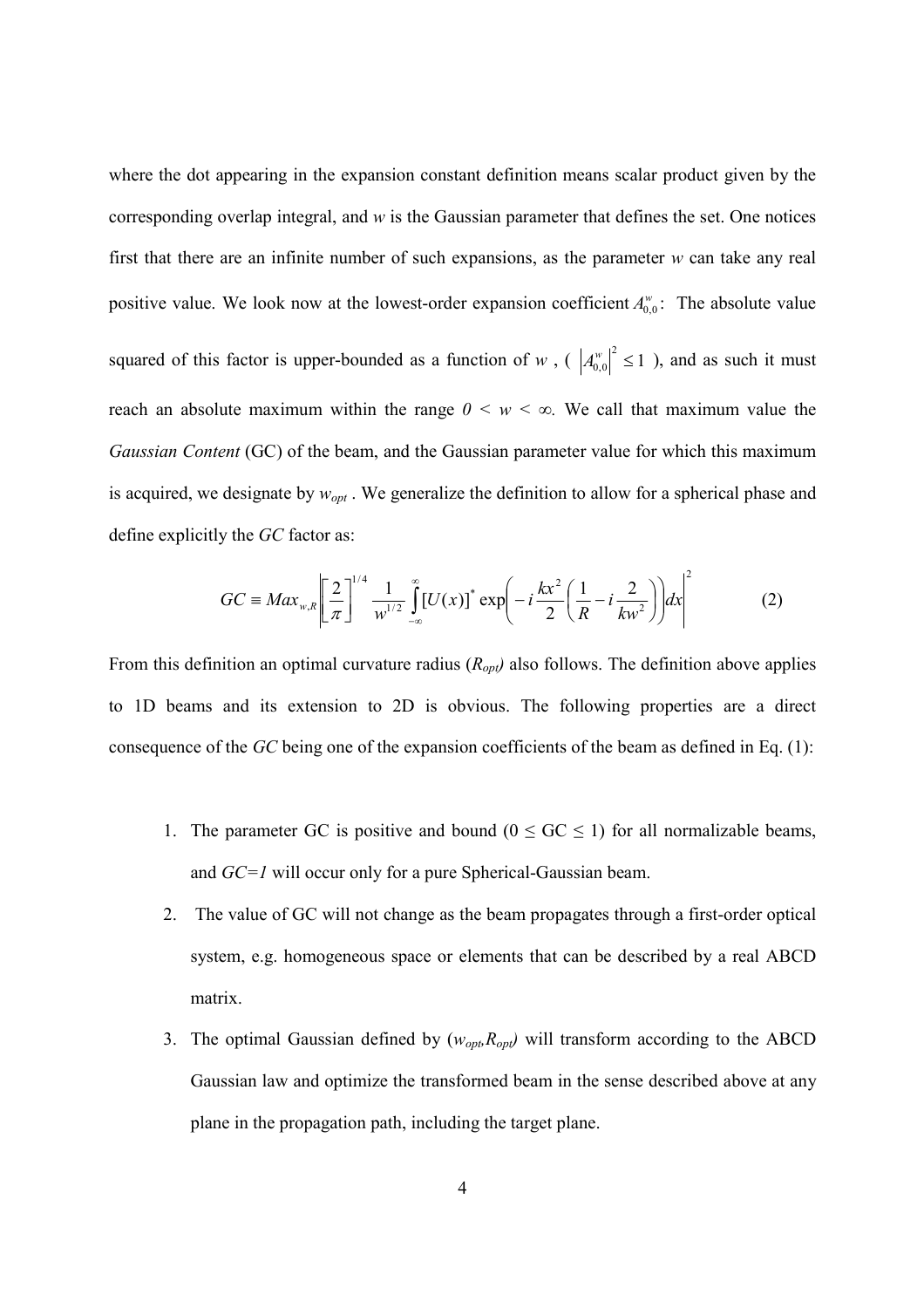Item 2 above will hold for any optical element or beam transformation which preserves the absolute value of the expansion coefficients defined in Eq. 1. The GC can be given also a tangible physical interpretation: Keeping in mind that the overlap integral evaluates also the coupling efficiency between a waveguide mode and an input beam, and in view of consequences 1-3 above, one can define the GC in physical terms as follows: *The GC parameter is the optimal coupling efficiency that can be achieved between a given field and a Gaussian mode of a waveguide or optical fiber by means of first-order optical elements that can be expressed by real ABCD matrices.* Standard SM optical fibers support a mode which is very well approximated by means of a Gaussian [8], and can be used for a practical test.

#### 3. Calculation examples

In the examples following we simplify somewhat the calculations by assuming a beam with a planar phase ( $R = \infty$ ). The field function  $U(x)$  is then real, and the maximalization expressed in Eq. (2) can be performed simply by its differentiation with respect to *w.* The following "working equations" are then attained for the determination of *wopt* and GC:

$$
\int_{-\infty}^{\infty} U(x) \cdot \exp[-(x/w_{opt})^2 (2(x/w_{opt})^2 - 1/2] dx = 0 \tag{3}
$$

$$
GC \equiv \left[\frac{2}{\pi}\right]^{1/2} \frac{1}{w_{opt}} \left| \int_{-\infty}^{\infty} U(x) \exp\left(-\left(\frac{x^2}{w_{opt}}\right)\right) dx \right|^2 \tag{4}
$$

Equation (3) is an algebraic equation with a single unknown  $(w_{opt})$ , and Eq. (4) is evaluated once the optimal Gaussian parameter  $w_{opt}$  is determined. It is worthwhile to remark that these two last equations have both integral formulations and as such, they are solvable in principle for any square-integrable test function  $U(x)$ , making the determination of the quality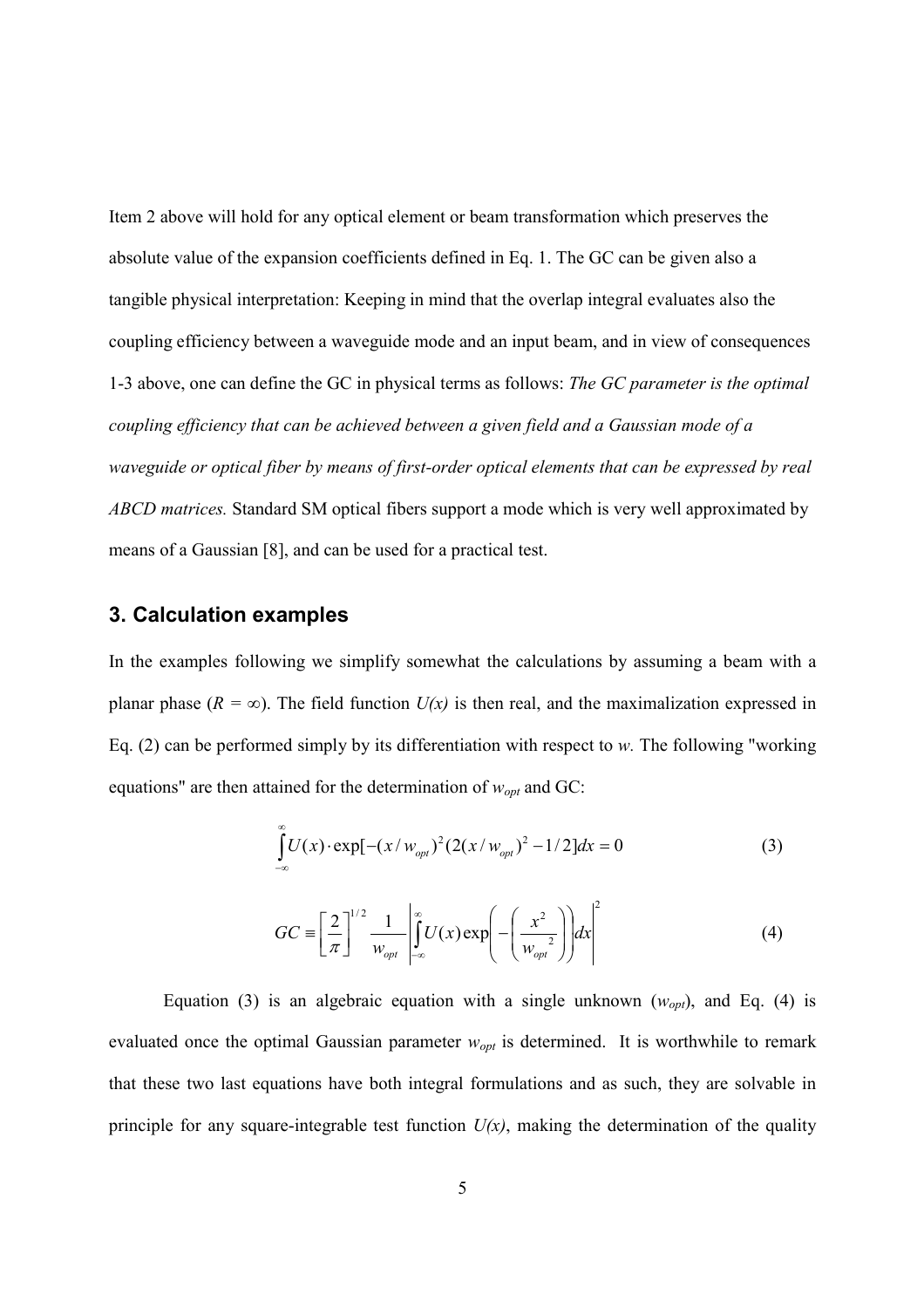factor GC immune to possible discontinuities in  $U(x)$  or its derivatives. The planar-phase assumption is removed in the experimental results analysis of Section 5. For some simple beam profiles  $U(x)$ , the integrals in Eqs. (3) and (4) can be explicitly solved.

 Turning to specific examples, a straightforward implementation of Eqs (3) and (4) will render for a rectangular top-hat function of half-width *a*, a GC value of 0.89 and an optimal Gaussian width  $w_{opt} = 1.01a$ . A similar calculation for a 2D radial top-hat of radius *a*, will furnish values of  $GC = 0.815$  and  $w_{opt} = 0.89a$ . Additional values of  $GC$  and  $w_{opt}$  for simple profiles are given in Table I. Corresponding  $M^2$  values are also shown for comparison. The halfcosine shape listed in the table is an approximation of the field exiting a basic mode in a highcontrast waveguide, and the exponential one has been proposed as a model for a thin diode-laser output.

| <b>Optical Field</b>                     | <b>Shape</b> | $W_{opt}$         | <b>GC</b> | M <sup>2</sup>       |
|------------------------------------------|--------------|-------------------|-----------|----------------------|
| Gaussian<br>$U(x) = exp[-(x/w_{G})^{2}]$ |              | $W_G$             | 1         | $\blacktriangleleft$ |
| Rect(1D)                                 |              |                   |           |                      |
| $U(x) = \Phi(x-a) - \Phi(x+a)$           |              | 1.01a             | 0.89      | $\infty$             |
| Top-hat(2D)                              |              | 0.892a            | 0.815     | $\infty$             |
| $U(r) = \Phi(r/a)$                       |              |                   |           |                      |
| <b>Exponential</b>                       |              |                   | 0.972     | 1.414                |
| $U(x) = exp(- x /\varepsilon)$           |              | $1.31\varepsilon$ |           |                      |
| <b>Half-cosine</b>                       |              |                   |           |                      |
| $U(x) = cos(\pi x/2a)$                   |              | 0.703a            | 0.99      | 1.136                |

Table I: Gaussian Content,  $W_{opt}$  and  $M^2$  values of simple beam profiles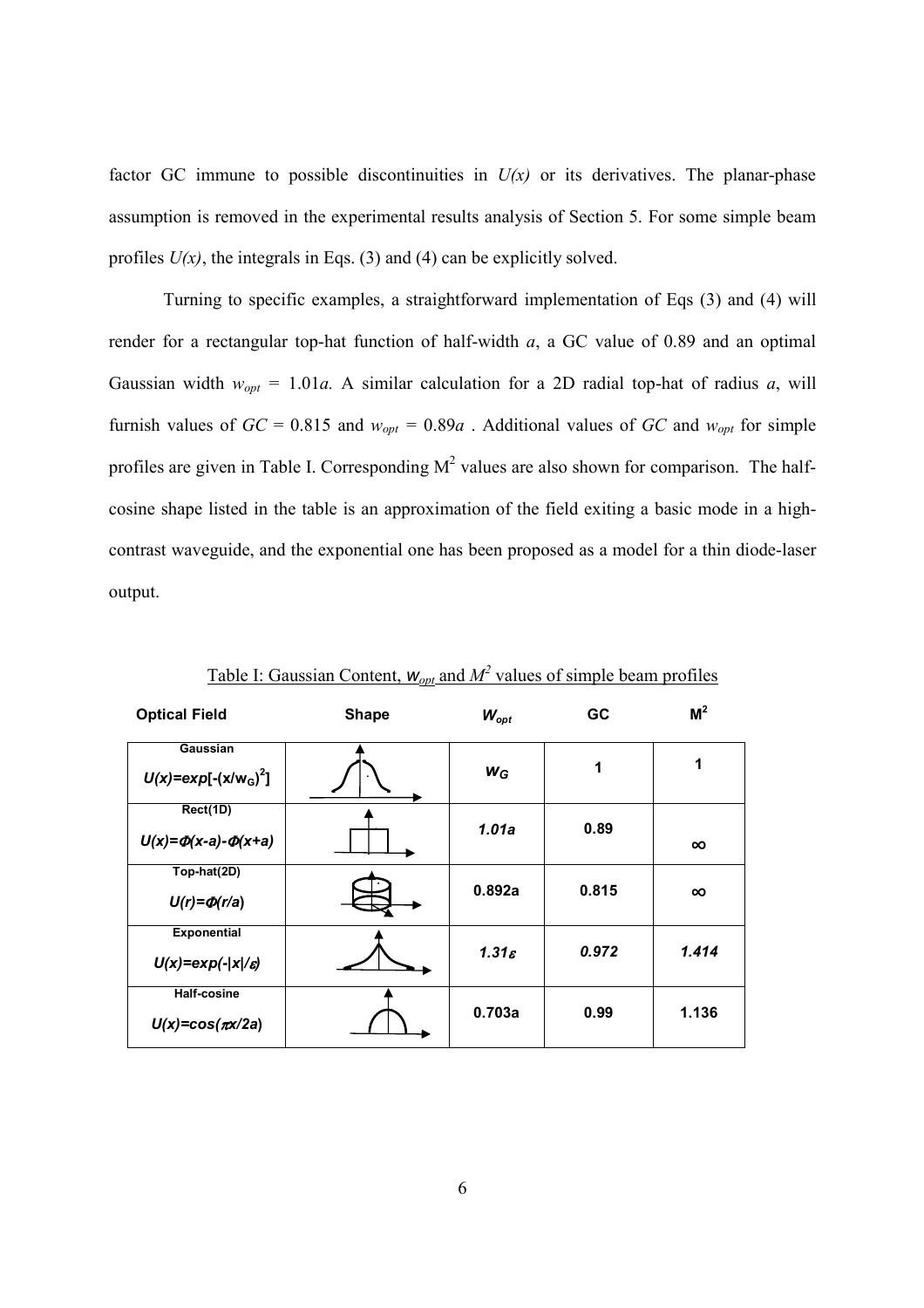In the next example, we calculate *GC* and *wopt* for Super-Gaussian beams which have been widely implemented as a model for gradual transition between an ideal Gaussian and a top-hat beam. Explicit calculations of the  $M^2$  parameter for this type of beams were given in ref. [9]. The comparison between calculated  $GC$  and  $M^2$  for Super-Gaussian functions of order *n*, in the 1D case, is plotted in Fig.1. It is seen how the  $M<sup>2</sup>$  parameter diverges while GC remains basically unchanged from  $n \sim 20$  on.



Figure 1. *GC* and  $1/M^2$  parameters for Super-Gaussian beams as a function of their order *n*. The  $M^2$  parameter was inverted in order to fit the same graph.

If the tested distribution is displaced off-axis with respect to the fitting Gaussian, the GC parameter will be reduced. Indeed *GC* and *wopt* can be analytically calculated for an off-axis Gaussian displaced by an amount *d* to give:

$$
GC = \frac{2w_{opt}wg}{w_{opt}^2 + wg^2} \exp(\frac{-2d^2}{w_{opt}^2 + wg^2})
$$
\n
$$
w_{opt} = [2d^2 + (4d^4 + wg^4)^{1/2}]^{1/2}
$$
\n(5)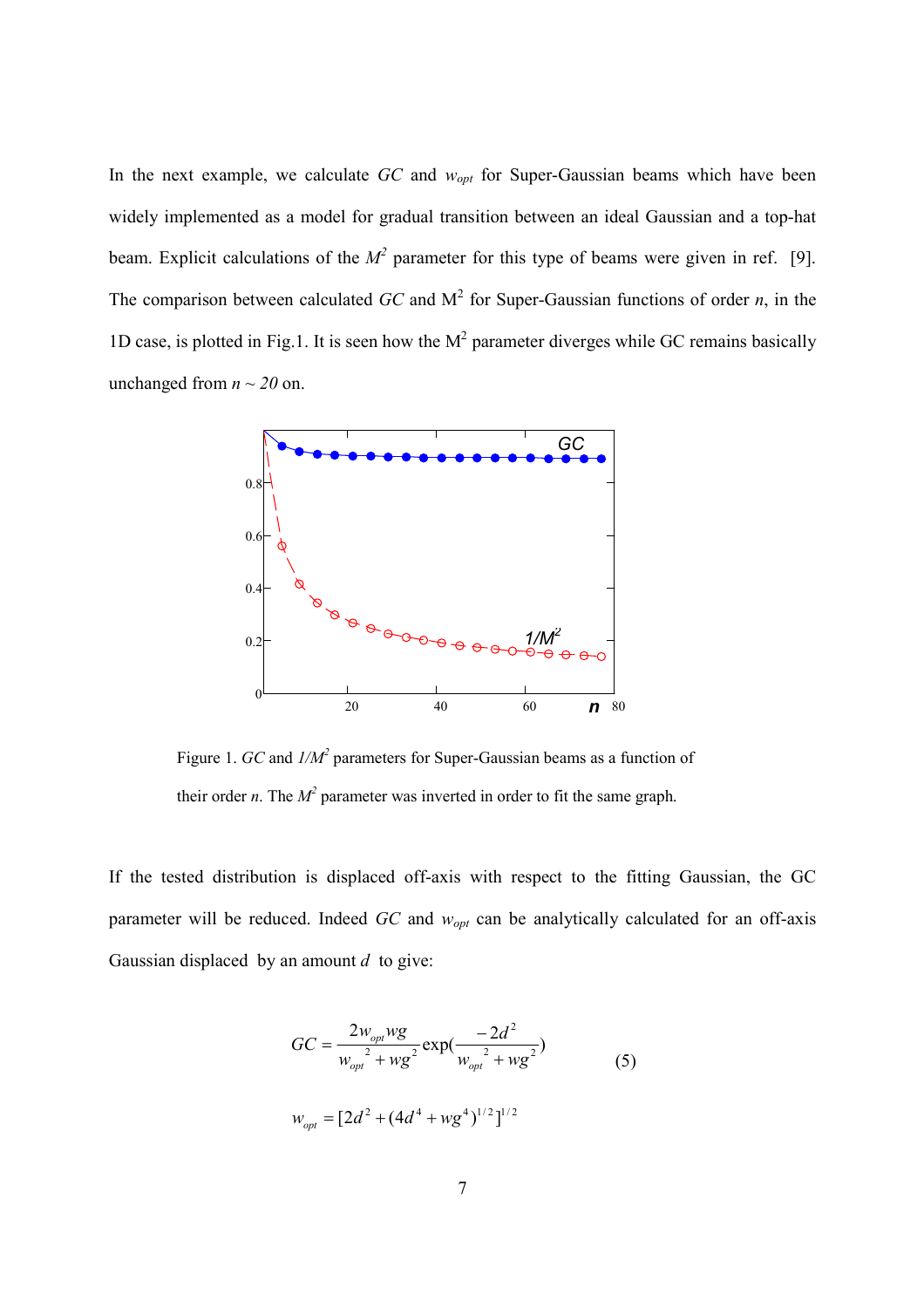The exact position of the optimal Gaussian center with respect to the tested beam has to be taken therefore into account for general beams, and determined either by symmetry, geometrical considerations or as an additional parameter for optimizing the *GC.* 

#### 3.1 Study case: A periodic linear array of Gaussian sources

As a further example of the applicability of the Gaussian Content factor in a practical system, we characterize the GC of an optical source composed by a periodic array of N beams disposed on a line. Coherent combination of laser beams, as mentioned, is a timely topic, and the need to define a proper parameter for its quality evaluation has been recently addressed [ 10]. A typical input field is seen in Figure 2. It is basically characterized by 3 parameters, namely the number of beams *N*, the width of a single Gaussian *w*g and the period <sup>Λ</sup>*.* In the same graph we also draw the Best-fit Gaussian (BFG) of the array.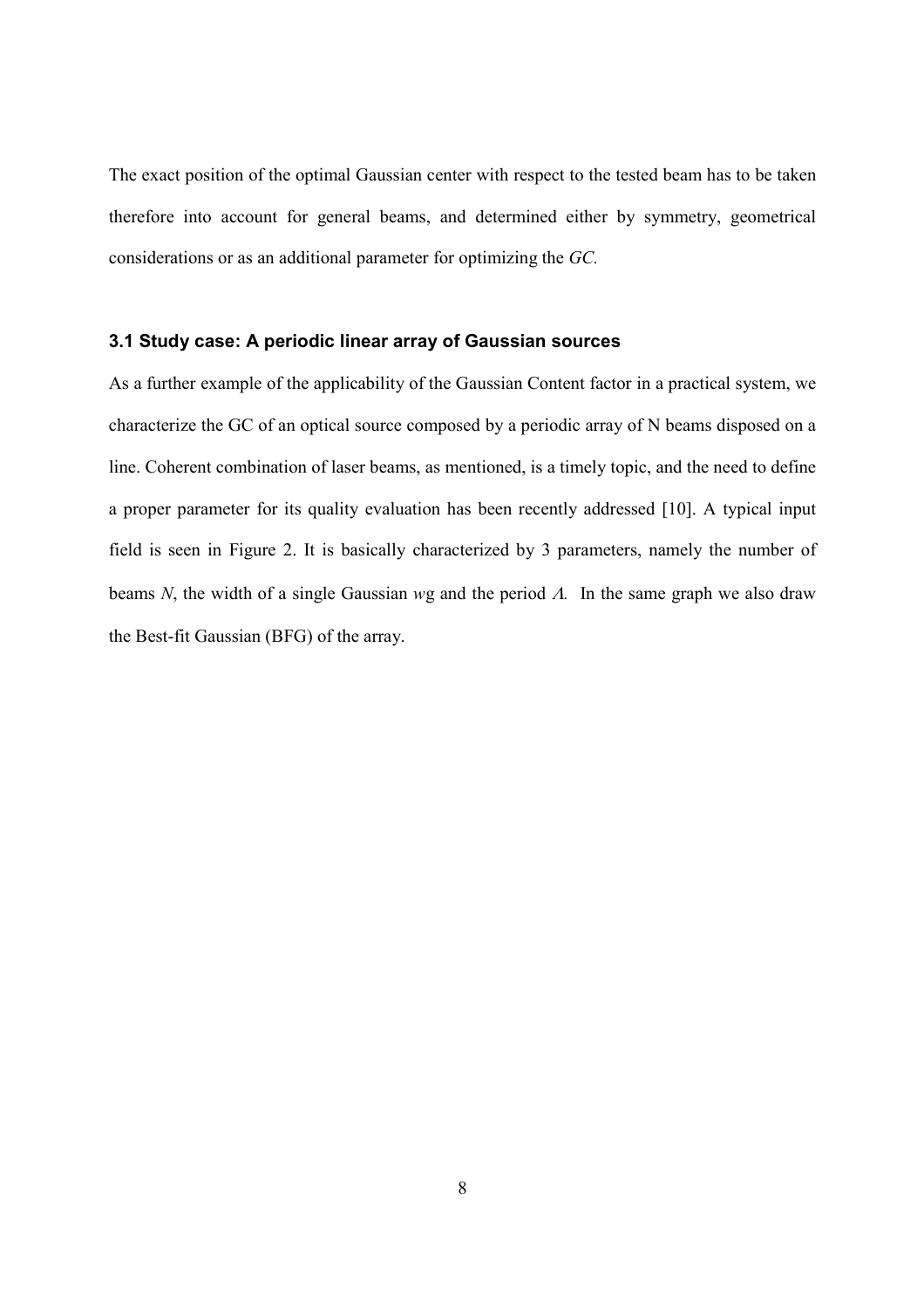

Fig.2. Input field consisting of 7 beams of width *2w<sup>g</sup>* and period Λ. The dotted line shows the best-fit Gaussian (BFG)

The next graph shows the GC as a function of the number of beams in the array, for different values of the inverse filling factor Λ*/ wg*. As seen the GC rapidly converges to a constant value, and becomes independent of the number of beams in the array. This property is also strikingly distinct from the  $M^2$  parameter which increases quasi-linearly with the number of element in the array [ 11]. Choosing a specific case: a linear array of 9 Gaussians with Λ*/ wg* = 2 will feature a *M 2* of about 5, which would correspond to a low quality coherent source. The *GC* for that configuration on the other hand, as depicted in Fig. 3, turns out to be 0.895 meaning that such an array is able to couple almost 90% of its power into a single-mode fiber using first-order optical elements. Another point to remark in the graph of Figure 3, is that for high values of the ratio (e.g.  $\Lambda/w_g = 20$  in Fig. 3), two local maxima are found for  $w_{opb}$  denoted by the dotted lines in the graph. As seen, the absolute maximum is chosen, and the transition between the two solutions takes place at *N* = 9.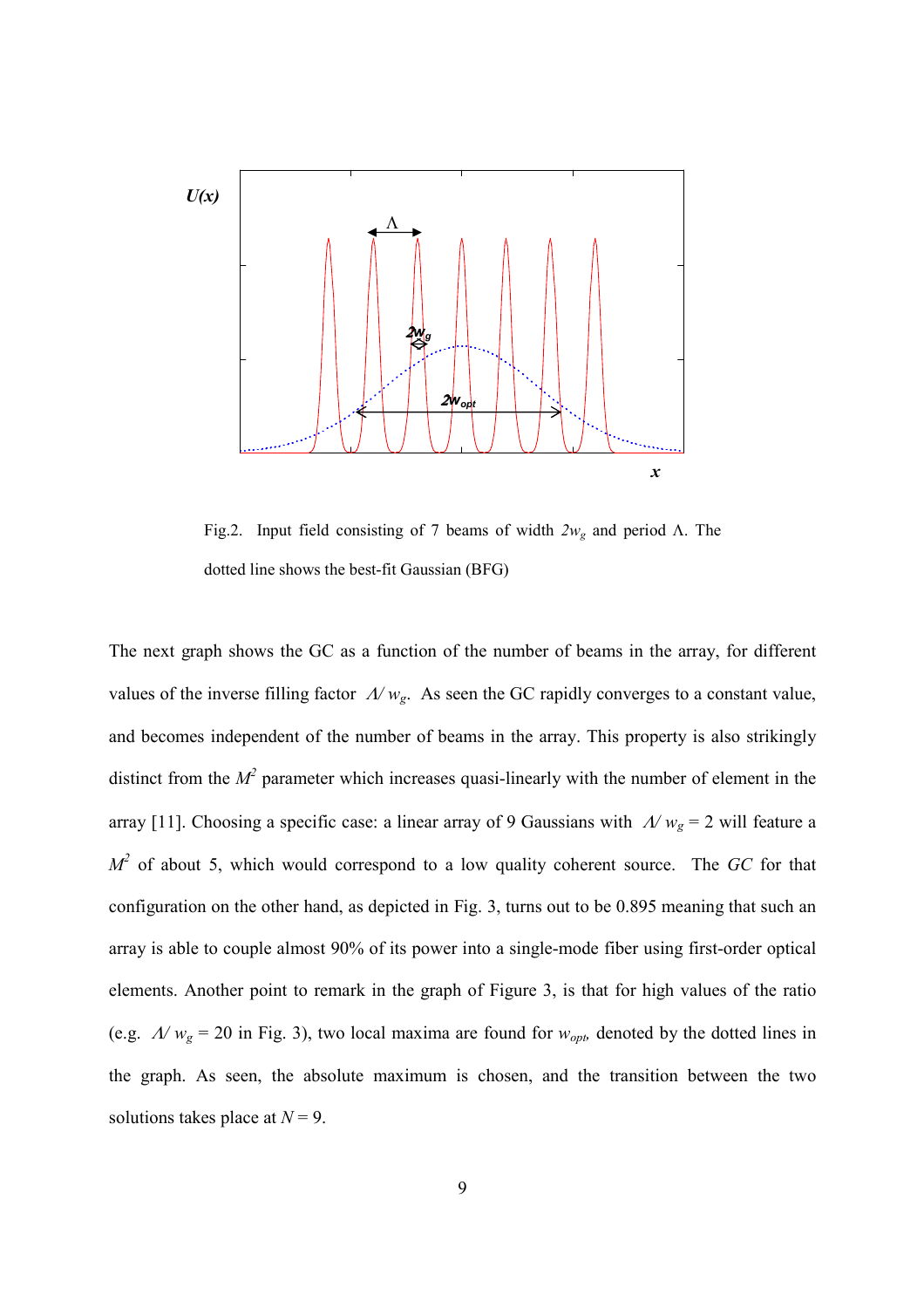

Figure 3. Gaussian content as a function of beams in the array, for different values of the normalized period  $\Lambda/w_g$ . The dotted lines for  $N = 20$  (green and red on-line) denote local maxima of the overlap integral from which the *GC* is chosen.

#### 3.2 Study case: Optimal coupling between a diode laser and single-mode fiber

As mentioned in the previous section the GC parameter is suited by its definition to be applied to the problem of optimal coupling between a single-mode laser and a SMF. This optimization problem has been intensively studied and a few references are quoted [12-16]. No systematic design of such a coupling system will be attempted here, but merely we mention some basic conclusions on the attainable efficiency following the *GC* definitions and properties presented so far.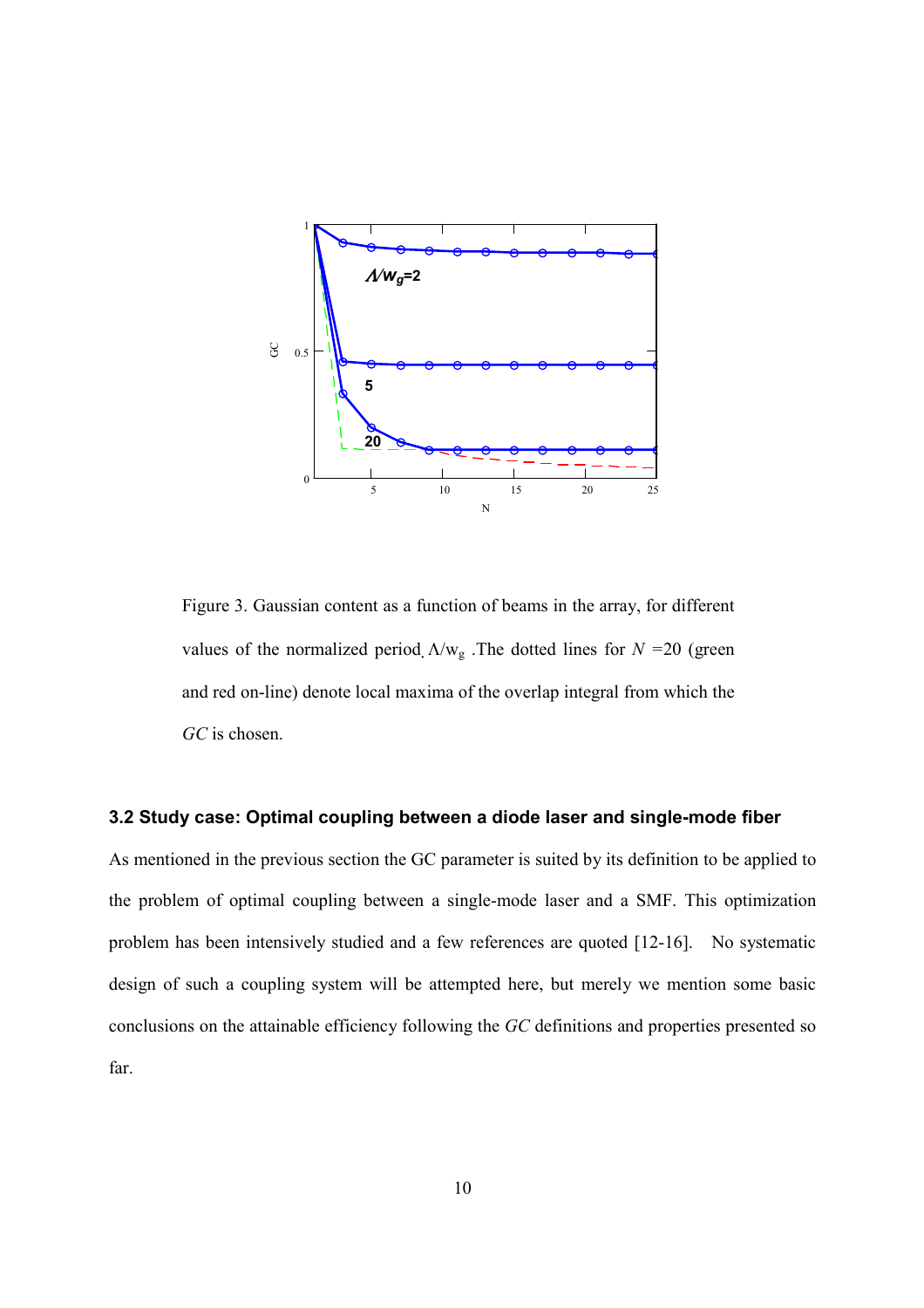A simple proposed way to model the field distribution at the exit facet of a thin diode laser was proposed in terms of the Exponential-Gaussian 2D profile [12-14]:

$$
U(x, y) = \exp\left(-\frac{|x|}{\varepsilon}\right) \exp\left(-\frac{y^2}{2\sigma^2} + \frac{iyx^2}{2R}\right) \quad (6)
$$

This profile was analytically studied and optimized by Serna et. Al.[ 14], using a model based on second order-moments. Since the profile of Eq. (6) is expressed as factorized functions in the dimensions *x* and *y*, both, the 2-dimensional M2 and *GC* parameters are given by the product of the corresponding 1D factors. Since the profile is assumed Gaussian in the *y* direction, obviously:  $GC_y = M_y^2 = 1$ . On the other hand a straightforward calculation based on Eqs.(3) and (4) for the exponential profile, renders  $w_{opt} = 1.31\varepsilon$  and a Gaussian Content  $GC_x = 0.972$ . This number sets an upper limit for the efficiency of power coupling of all DL sources modeled by (5) of 97.2%. Furthermore, this value can be ultimately approached for such by a set of ideal orthogonal-cylindrical lenses designed for properly evolving the optimized Gaussians. Indeed, *GC* values exceeding 0.93 were measured by us as described in the experimental section below. It is instructive to compare these results with the analysis in [ 14]: The authors there defined a Beam Quality parameter  $Q$  which is actually a generalization of the  $M^2$  parameter for the case of a non-circularly symmetric beam. Optimization of the quality parameter defined there (in terms of σ and ε) was attained demanding second-moment equalization in the two orthogonal directions and furnished:  $\epsilon/\sigma = 2^{1/4} = 1.19$ . For comparison, based on *GC* calculation, without implementation of astigmatic optics, the best 2D coupling efficiency (0.92) will be obviously met if  $2\sigma^2 = w_{opt}^2 = 1.31^2 \varepsilon^2$ , meaning an optimal ratio of  $\varepsilon / \sigma = 1.08$ . The analysis based on the moment method furnished an upper limit for the DL quality of  $Q = 1.46/k^2$ . A value of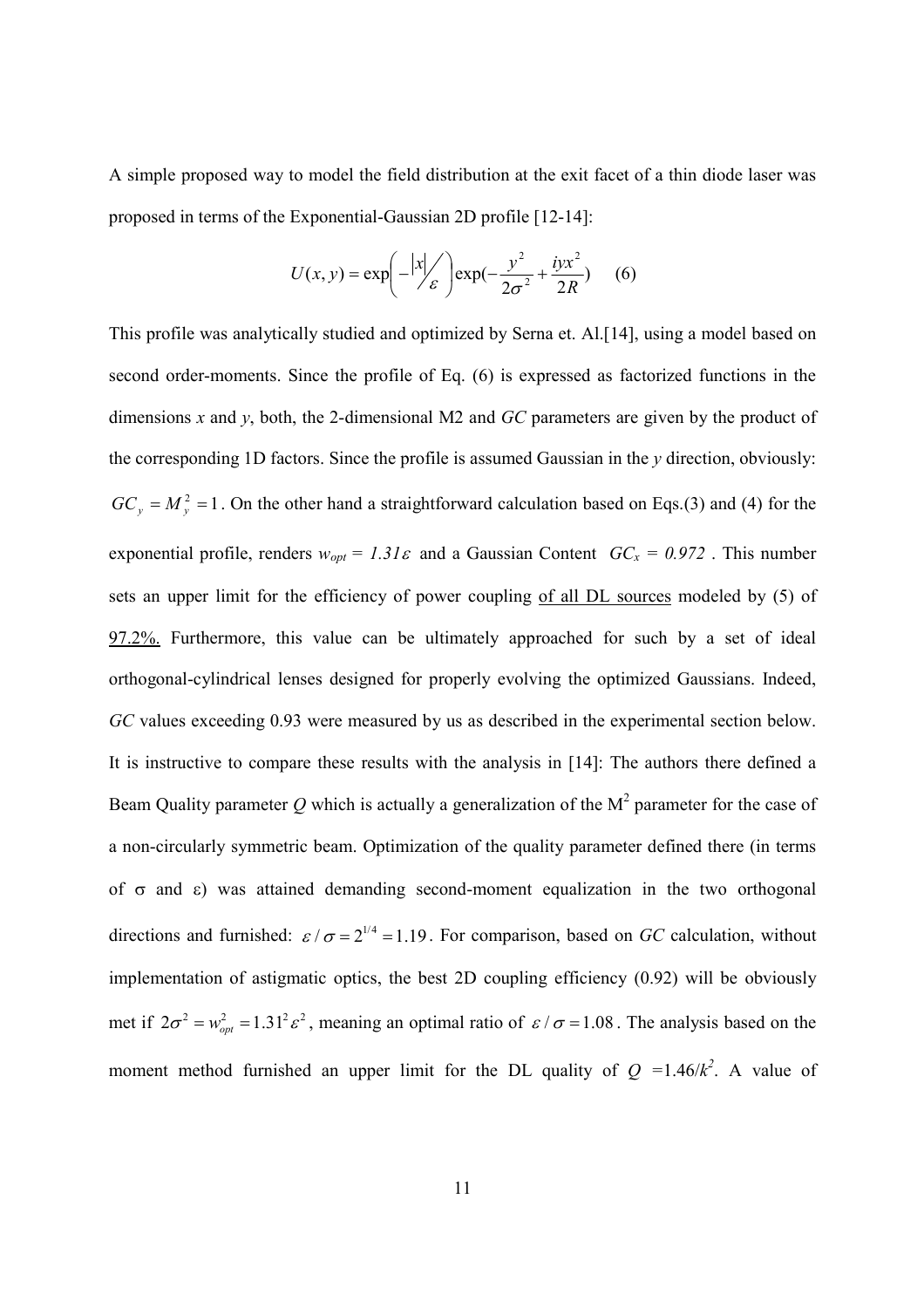$M_{y}^{2} = 1.41$  can be also inferred for profile (5) by direct implementation of the formalism given in [ 9].

# 5. Experimental results

The equipment needed in order to determine the *GC* is basically a good quality detector array, camera or a scanning device. In order to confirm the theoretical predictions and the suitability of the GC as FOM for characterizing laser beams, we implemented the method on two semiconductor sources of different quality fabricated by the same process and emitting wavelength of  $\lambda = 975$ nm. The fast axis of the source was collimated by a first cylindrical lens, while a second cylindrical lens placed orthogonally to the first one was used in order to focus the light in the (slow) horizontal direction. The beam were characterized by means of a commercial beam profiler (Spiricon model SP620U), and scans were taken in the horizontal direction nearfield in the vicinity of the focal plane. The calculation of the *GC* parameter requires the knowledge of the complex field distribution and the required phase retrieval was accomplished by means of a standard Saxton-Gerchberg algorithm [ 17] based upon three consecutive intensity scans. The GC was calculated for two sources, one of good quality and one for low quality, yielding values of 0.93 and 0.52 respectively. In order to confirm the conservation of the GC factor on propagation, the GC was further calculated *independently* for more than 100 consecutive profiles along the propagation path by means of the optimization procedure described above, concurrently with a calculation based on standard Fresnel diffraction integral. The results are shown in Fig. 4 and 5. As seen, the values of the GC remain basically consistent for all scanned profiles. This consistency is especially remarkable for the low-quality beam, which changes its profile in an abrupt way while propagating. Even in that situation our method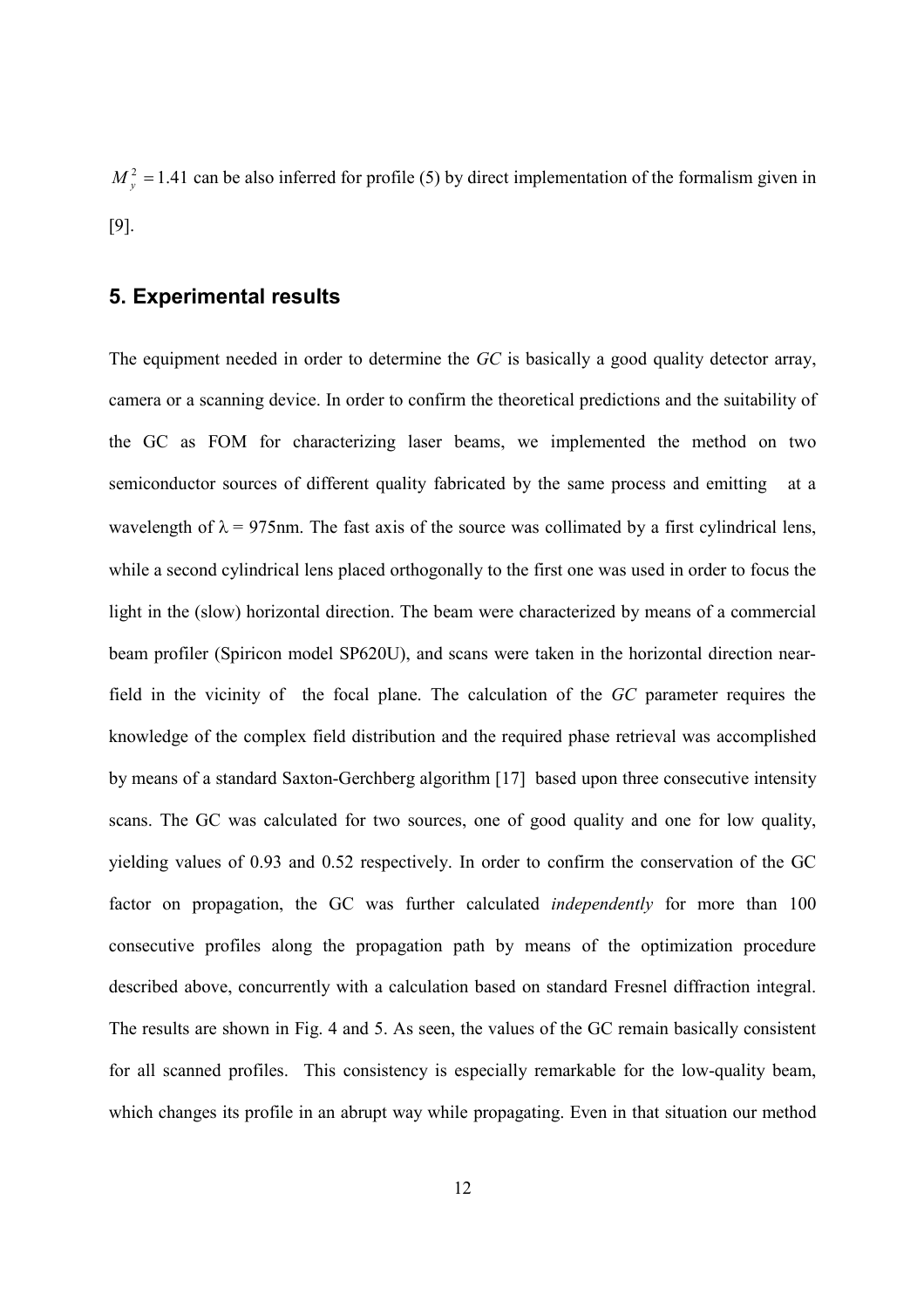was still able to extract the common hidden optimal Gaussian and corresponding GC parameter confirming the robustness of the GC calculation procedures. In Fig 4 and 5 we see also the propagation of the optimal Gaussian width  $w_{opt}(z)$  and spherical phase radii  $R_{opt}(z)$  as a function z as calculated in each plane by GC optimization. The propagation values are compared to the usual Gaussian formula and the fit is very good.



Figure 4. Parameters of the optimized Gaussian and Gaussian Content computed independently at more than 100 planes in the vicinity of the focal plane as a function of z for a low quality beam. (a) The Gaussian width w(z), (b) The spherical phase radius of curvature R(z), (c) The Gaussian Content (*GC*) parameter. The red lines correspond to standard Gaussian fit. The inset shows a sampled profile (intensity and phase) near the waist of the beam.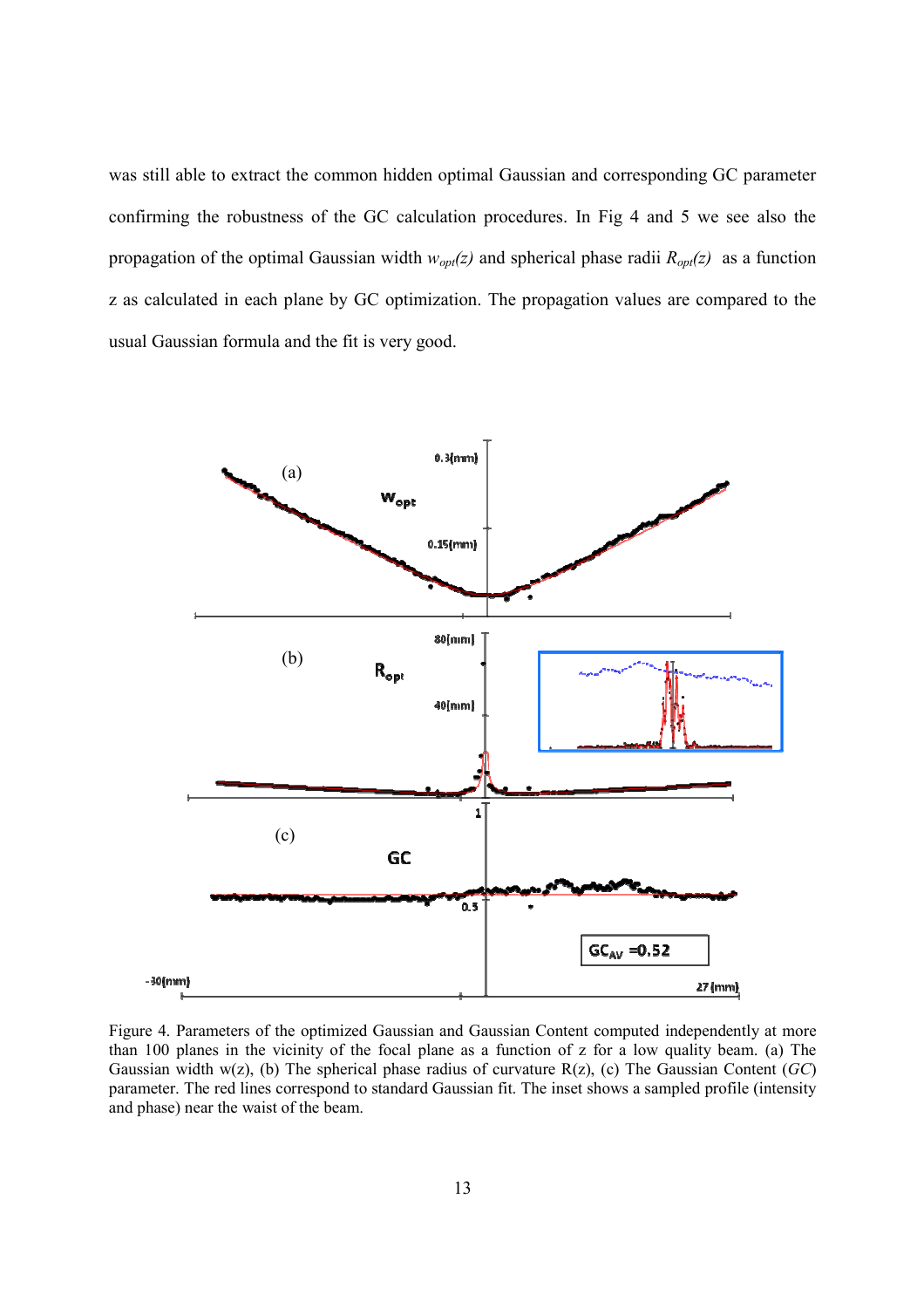

Figure 5. Similar to Figure 4, but measuring a higher quality beam.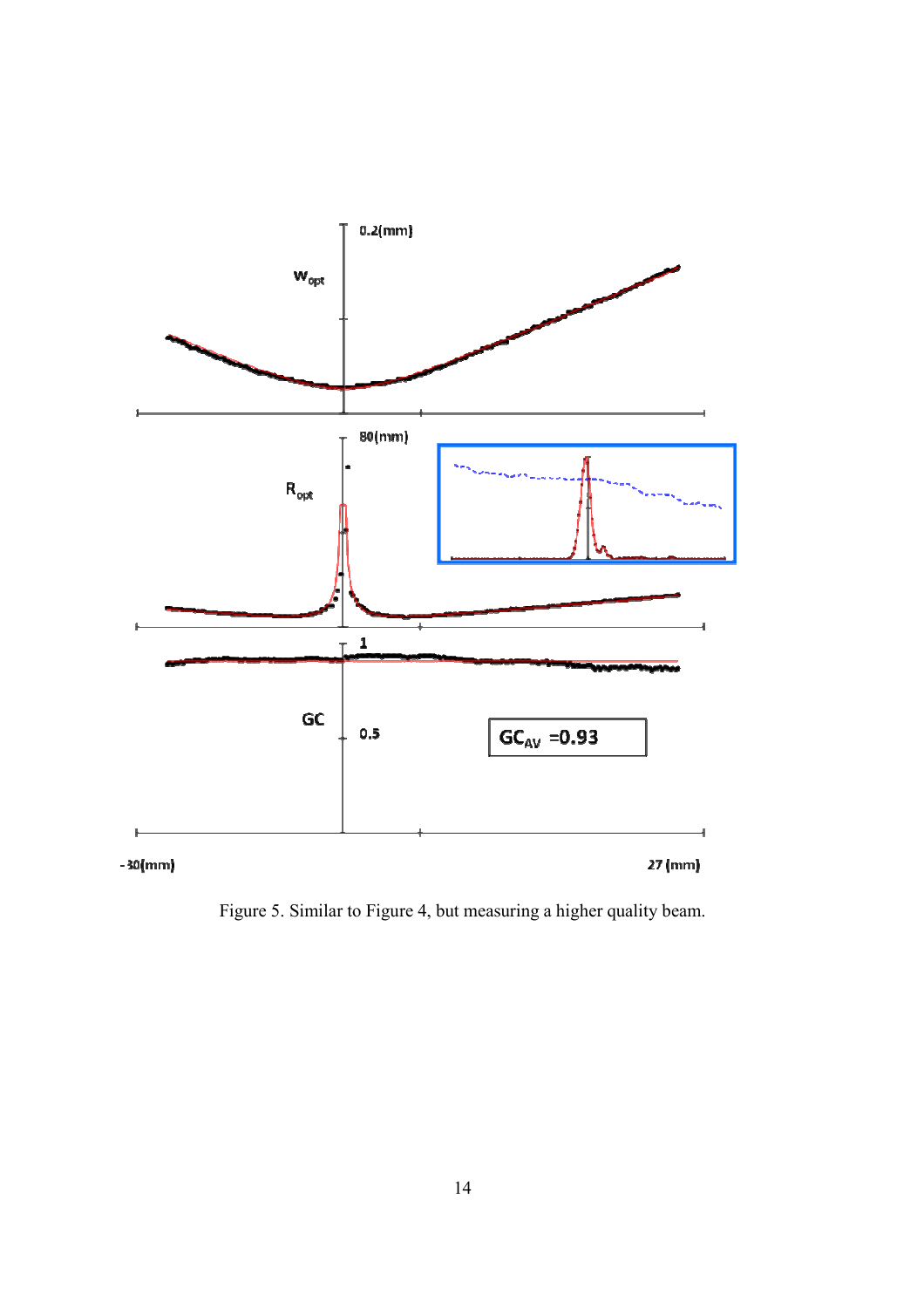## 4. Conclusions

An alternative beam quality parameter was defined and demonstrated. As with other definitions, its choice among other options will be determined by the targeted application. Specifically we propose the *GC* as a figure of merit of preference for applications where coherence properties at the target are of priority. As application examples for the *GC* FOM, we suggested the coupling of a laser source into a single-mode fiber and the coherent combination of a beam array source. In this presentation, we have limited the analysis to coherent fields that can be described by the paraxial scalar approximation. These assumptions apply to many customary sources and could be eventually removed by further analysis. The GC determination was experimentally demonstrated for a semi-conductor laser source and its conservation upon propagation verified for both low quality and high quality beams. The experimental procedure required for the evaluation of the GC parameter was based on the same hardware and similar raw data as that required for characterization by moment methods.

In addition to its potential usefulness as coherent source FOM, the GC method can be applied as a design aid in optical systems where coherence is a priority target, e.g. interferometric setups and coherent beams combiners. As defined, the *GC* method extracts from the beam a specific part of it in terms of an ideal coherent (Gaussian) beam. This *Best Fit Gaussian* is characterized by its width  $w_{opt}$  and curvature radius  $R_{opt}$ . For important coherent applications this underlying Gaussian represents the "useful" part of the incoming beam and the optical design may be aimed at its optimal delivery disregarding the rest of the beam. First-order optical elements preserve the value of *GC* and the optimal Gaussian parameters ( $w_{opt}$ ,  $R_{opt}$ ) transform along propagation according to simple *ABCD* laws.Other type of elements, e.g. non-spherical, lenslet arrays or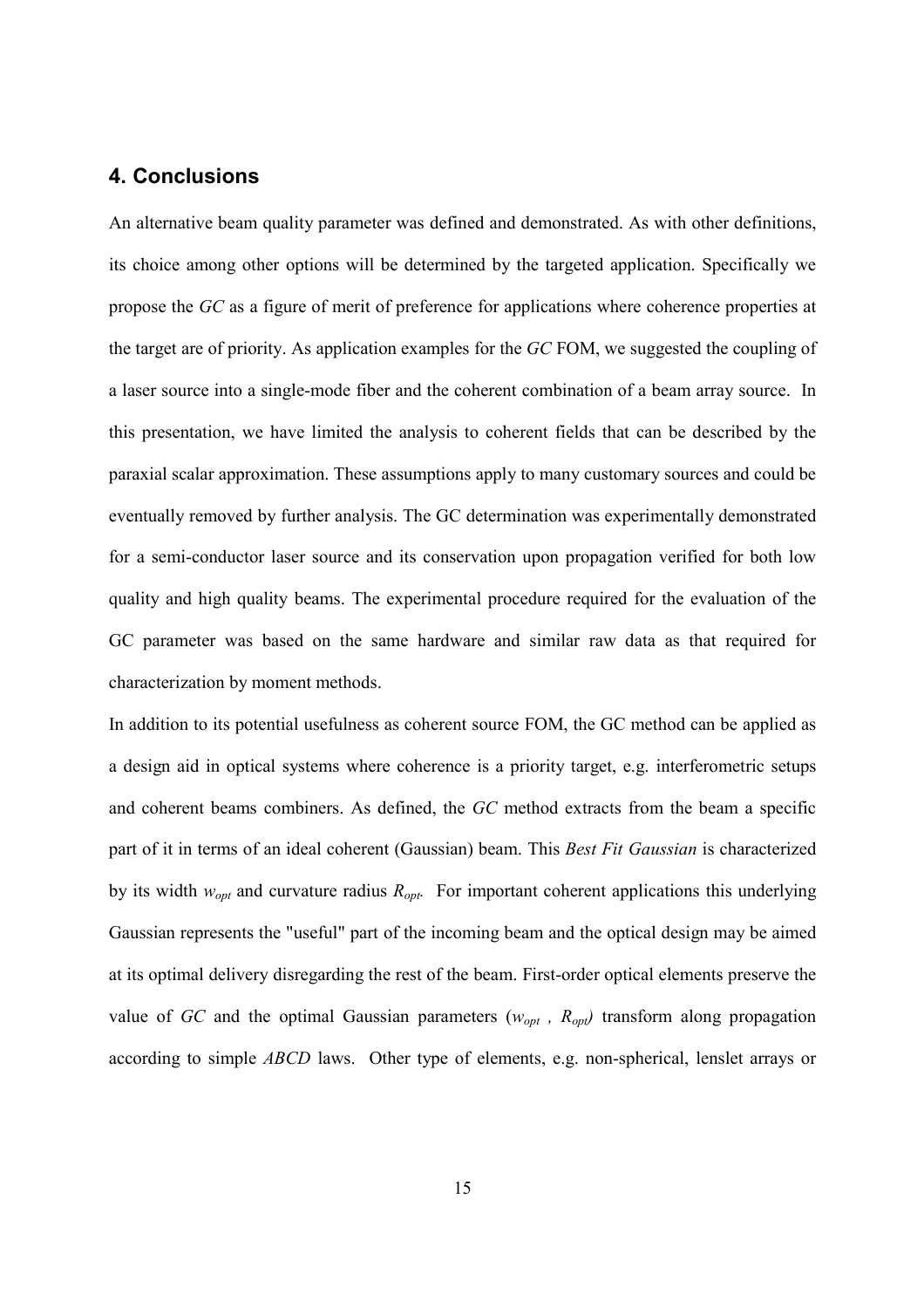diffractive-optical, can change and even improve the value of the *GC* parameter. In that case, the GC can act as target parameter in order to evaluate those schemes.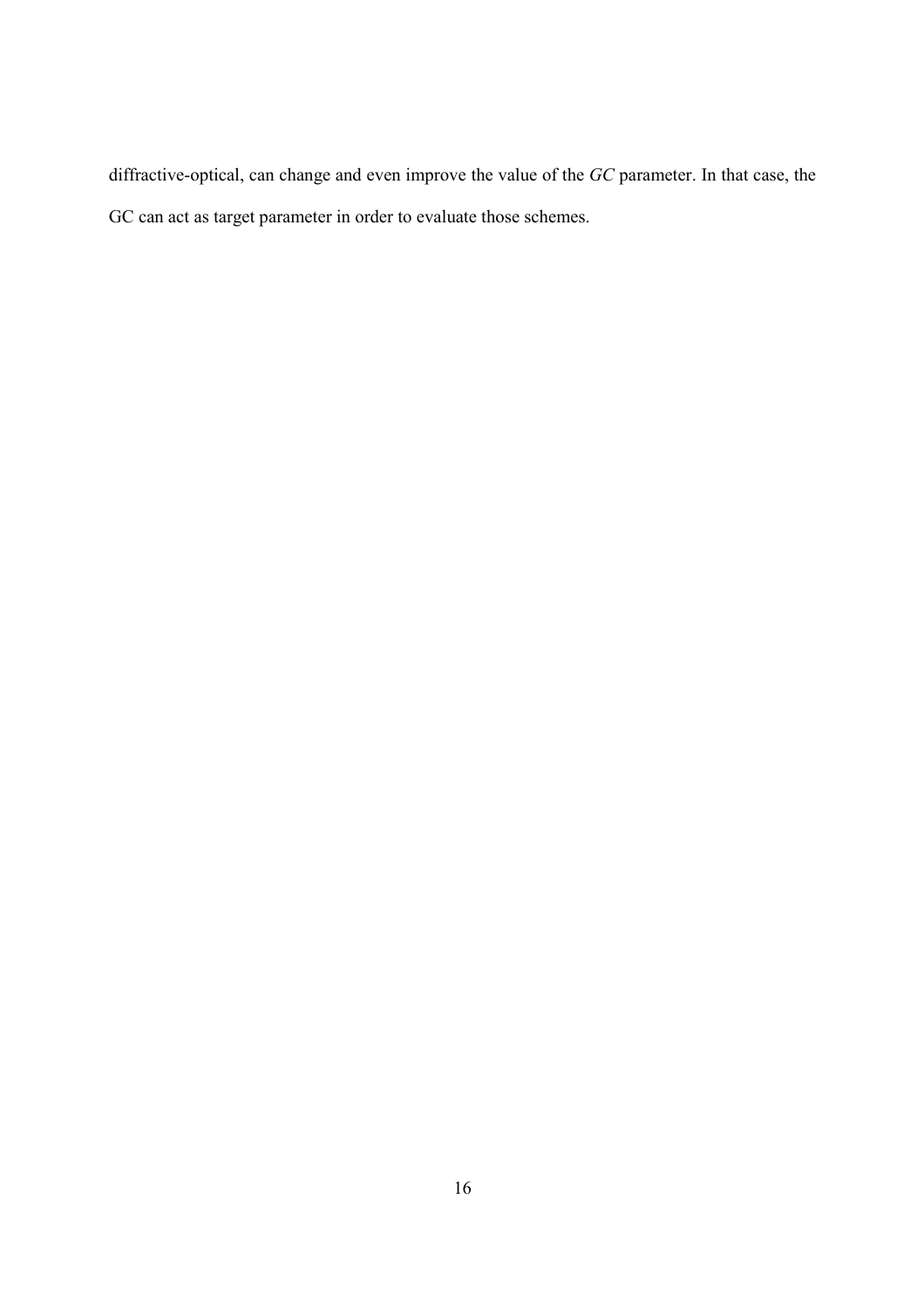## References

- 1. H. Weber "Some historical and technical aspects of beam quality" Optical and Quantum Electronics 24, 861-864 (1992)
- 2. A. E. Siegman, "Defining, measuring, and optimizing laser beam quality", Proc. SPIE 1868, 2 (1993)
- *3.* N. Hodgson and H. Weber, *Laser resonators and beam propagation: fundamentals, advanced concepts and applications*,(Springer, 2005*)*
- 4. ISO Standard 11146, "Lasers and laser-related equipment Test methods for laser beam widths, divergence angles and beam propagation ratios" (2005)
- 5. T.Y Fan, "Laser beam combining for high-power, high-radiance sources" , IEEE J. Sel. Top. Quantum Electron. 11, 567 (2005).
- 6. R. Xiao, J. Hou, M. Liu, and Z. F. Jiang " Coherent combining technology of master oscillator power amplifier fiber arrays", Optics Express, 16, pp. 2015-2022 (2008)
- 7. P. Zhou, Z. Liu, X. Xu, Z. Chen and X. Wang "Beam quality factor for coherently combined fiber laser beams", Optics &Laser Technology 41(2009)268–271
- 8. D. Marcuse, "Gaussian approximation of the fundamental modes of graded-index fibers" J. Opt. Soc. Am., 68, Issue 1, pp. 103-109 (1978)
- 9. P. A. Belanger and C. Paré, "Optical resonators using graded-phase mirrors", Optics Lett. 14, 1057-1059 (1991)
- 10. P. Zhou, Y. Ma, X. Wang, H. Ma, J. Wang, X. Xu, and Z. Liu, "Coherent beam combination of a hexagonal distributed high power fiber amplifier array", Appl. Optics 48 6537-6540 (2009)